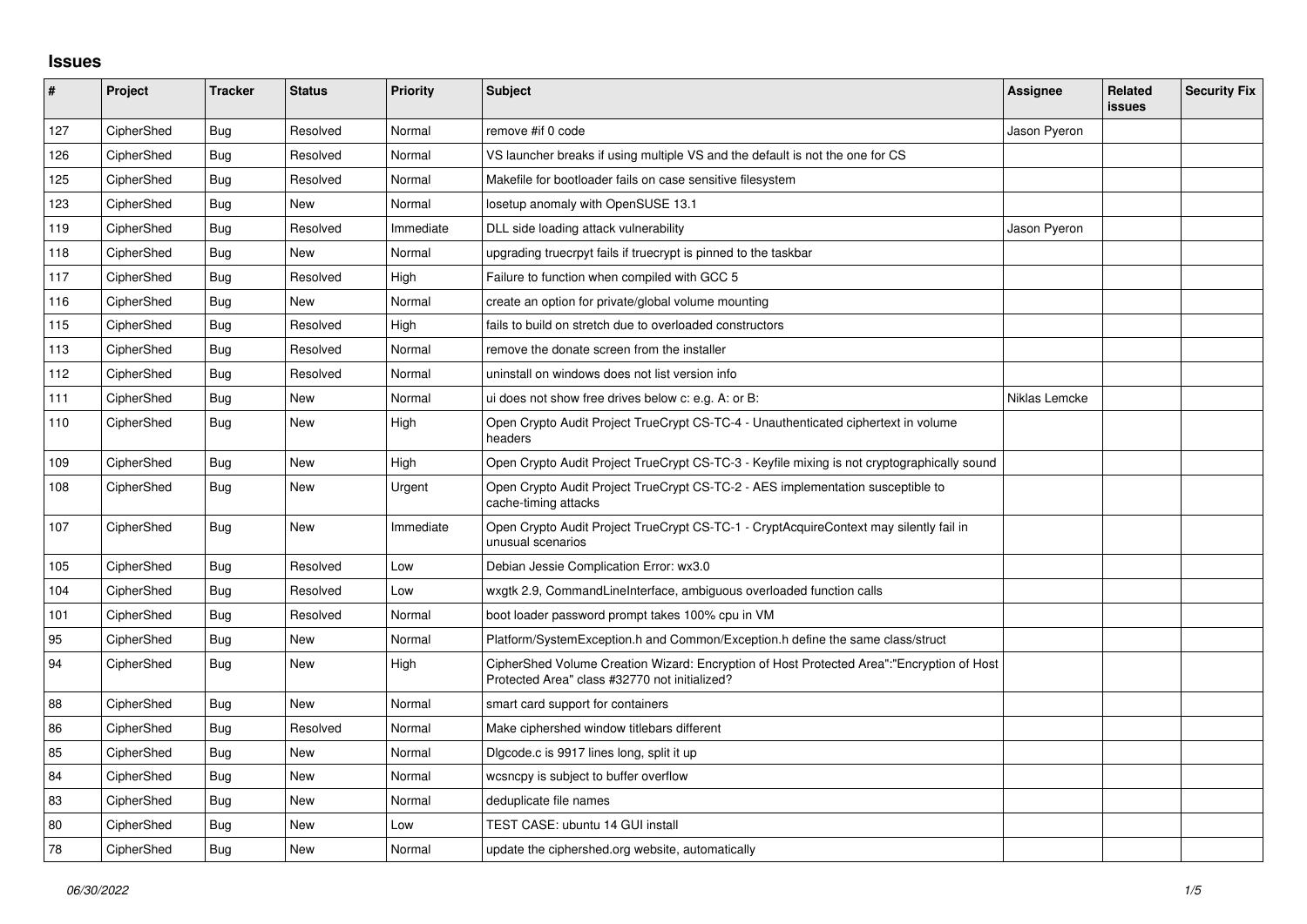| #  | Project    | <b>Tracker</b> | <b>Status</b> | <b>Priority</b> | Subject                                                                                                  | <b>Assignee</b> | Related<br><b>issues</b> | <b>Security Fix</b> |
|----|------------|----------------|---------------|-----------------|----------------------------------------------------------------------------------------------------------|-----------------|--------------------------|---------------------|
| 77 | CipherShed | <b>Bug</b>     | Resolved      | High            | boot loader is too big, regression on ff4d0578aff9269fdb654a213c850ce576fafd0a                           |                 |                          |                     |
| 76 | CipherShed | <b>Bug</b>     | New           | Normal          | MakeSelfExtractingPackage used in CI cannot have dialog boxes                                            |                 |                          |                     |
| 74 | CipherShed | <b>Bug</b>     | New           | Normal          | Hardcoded Build date in Help->About window                                                               |                 |                          |                     |
| 73 | CipherShed | <b>Bug</b>     | <b>New</b>    | Normal          | Truecrypt icon showing in taskbar                                                                        |                 |                          |                     |
| 72 | CipherShed | Bug            | New           | Normal          | The installation fails, but a message (from windows?) says it succeeds and asks if you want<br>to reboot |                 |                          |                     |
| 71 | CipherShed | Bug            | New           | High            | passwords using non-ascii                                                                                |                 |                          |                     |
| 63 | CipherShed | <b>Bug</b>     | <b>New</b>    | Normal          | 64 bit gui on 64 bit systems                                                                             |                 | Related to<br>#65        |                     |
| 59 | CipherShed | <b>Bug</b>     | New           | Low             | optimized rescue disk                                                                                    |                 | Related to<br>#52        |                     |
| 56 | CipherShed | <b>Bug</b>     | <b>New</b>    | Low             | FreeBSD support                                                                                          |                 |                          |                     |
| 55 | CipherShed | <b>Bug</b>     | In Progress   | Normal          | Unified Extensible Firmware Interface (UEFI)                                                             | Jason Pyeron    | Related to<br>#51        |                     |
| 51 | CipherShed | <b>Bug</b>     | In Progress   | Normal          | <b>GUID Partition Table (GPT)</b>                                                                        | Jason Pyeron    | Related to<br>#55        |                     |
| 49 | CipherShed | <b>Bug</b>     | Resolved      | High            | use a unit testing framework                                                                             |                 | Blocks #38               |                     |
| 48 | CipherShed | <b>Bug</b>     | New           | High            | EncryptDataUnits() lacks error handling                                                                  |                 |                          |                     |
| 47 | CipherShed | Bug            | <b>New</b>    | High            | GetWipePassCount() / WipeBuffer() can cause BSOD                                                         |                 |                          |                     |
| 46 | CipherShed | <b>Bug</b>     | <b>New</b>    | High            | MountVolume() device check bypass                                                                        |                 |                          |                     |
| 45 | CipherShed | Bug            | New           | High            | MainThreadProc() integer overflow                                                                        |                 |                          |                     |
| 44 | CipherShed | <b>Bug</b>     | <b>New</b>    | High            | TC_IOCTL_OPEN_TEST multiple issues                                                                       |                 |                          |                     |
| 43 | CipherShed | Bug            | New           | High            | IOCTL_DISK_VERIFY integer overflow                                                                       |                 |                          |                     |
| 42 | CipherShed | <b>Bug</b>     | <b>New</b>    | High            | TC_IOCTL_GET_SYSTEM_DRIVE_DUMP_CONFIG kernel pointer disclosure                                          |                 |                          |                     |
| 41 | CipherShed | <b>Bug</b>     | <b>New</b>    | High            | Windows kernel driver uses memset() to clear sensitive data                                              |                 |                          |                     |
| 40 | CipherShed | <b>Bug</b>     | New           | High            | Multiple issues in the bootloader decompressor                                                           |                 |                          |                     |
| 39 | CipherShed | <b>Bug</b>     | New           | High            | Sensitive information might be paged out from kernel stacks                                              |                 |                          |                     |
| 38 | CipherShed | Bug            | New           | High            | Weak Volume Header key derivation algorithm                                                              |                 | Blocked by<br>#49        |                     |
| 37 | CipherShed | Bug            | New           | High            | Open Crypto Audit Project issues                                                                         |                 |                          |                     |
| 31 | CipherShed | <b>Bug</b>     | New           | Normal          | there is duplicate code for password character checking                                                  | Jason Pyeron    | Related to<br>#30        |                     |
| 30 | CipherShed | <b>Bug</b>     | Resolved      | Normal          | Allowed character description is wrong                                                                   |                 | Related to<br>#31        |                     |
| 29 | CipherShed | Bug            | Resolved      | Normal          | Audit of 04af5c7 - Buffer Overflow: strcpy                                                               | Jason Pyeron    |                          |                     |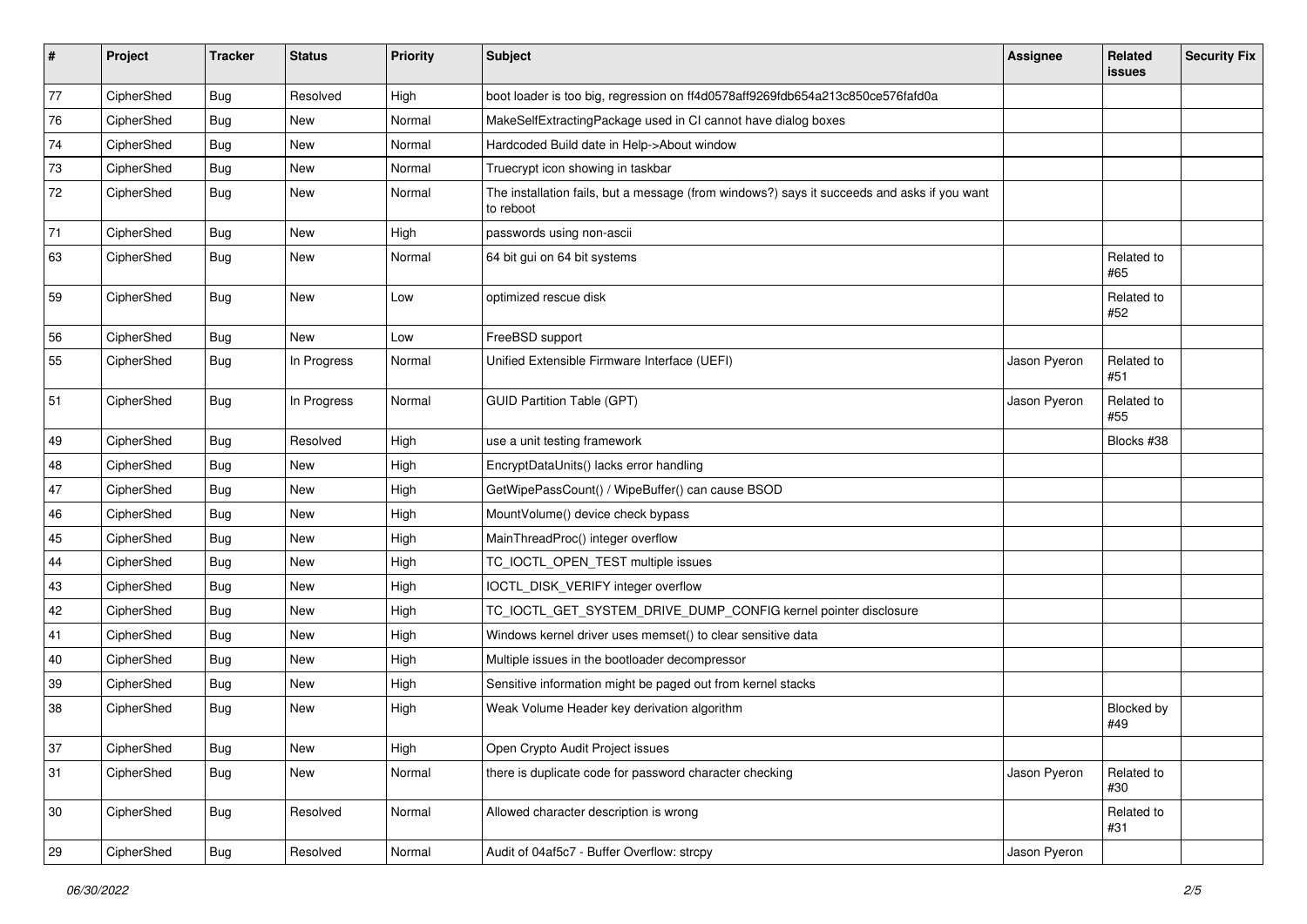| #   | Project    | <b>Tracker</b> | <b>Status</b> | Priority | <b>Subject</b>                                                                                | <b>Assignee</b> | Related<br>issues | <b>Security Fix</b> |
|-----|------------|----------------|---------------|----------|-----------------------------------------------------------------------------------------------|-----------------|-------------------|---------------------|
| 28  | CipherShed | <b>Bug</b>     | Resolved      | Normal   | Audit of 04af5c7 - Buffer Overflow: strcat                                                    |                 |                   |                     |
| 27  | CipherShed | <b>Bug</b>     | Resolved      | High     | Audit of 04af5c7 - Buffer Overflow: sprintf                                                   |                 |                   |                     |
| 26  | CipherShed | Bug            | New           | Normal   | Large External Drive Support on Mac (>512byte sector size)                                    |                 |                   |                     |
| 23  | CipherShed | <b>Bug</b>     | <b>New</b>    | Normal   | Windows 8 / 8.1 Fast Startup                                                                  | Rocki H         |                   |                     |
| 22  | CipherShed | Bug            | In Progress   | High     | Change name of software for "1.0" release.                                                    | Jason Pyeron    |                   |                     |
| 21  | CipherShed | <b>Bug</b>     | New           | High     | Method of mounting may be exploited                                                           |                 |                   |                     |
| 14  | CipherShed | Bug            | New           | Normal   | Fixes urls in ui (/applink? links)                                                            |                 | Related to<br>#25 |                     |
| 124 | CipherShed | Feature        | New           | Normal   | investigate switch to FUDforum from phpBB                                                     |                 |                   |                     |
| 122 | CipherShed | Feature        | New           | Normal   | support key escrow                                                                            |                 | Related to<br>#68 |                     |
| 121 | CipherShed | Feature        | <b>New</b>    | Normal   | Support "not" burning CD on encrypting disk operation                                         |                 | Related to<br>#68 |                     |
| 102 | CipherShed | Feature        | New           | Normal   | support for serial console in bootloader                                                      |                 |                   |                     |
| 100 | CipherShed | Feature        | New           | Normal   | Suggestion 4-Display the consequences of an action immediately (Immediacy of<br>consequences) |                 |                   |                     |
| 99  | CipherShed | Feature        | New           | Normal   | Suggestion 3-Separate required and optional input parameters                                  |                 |                   |                     |
| 98  | CipherShed | Feature        | New           | Normal   | Suggestion 2 - Do not misuse native UI controls                                               | Niklas Lemcke   |                   |                     |
| 97  | CipherShed | Feature        | New           | Normal   | Suggestion 1 - Do not use unknown terminology                                                 | Niklas Lemcke   |                   |                     |
| 96  | CipherShed | Feature        | New           | Normal   | installer to incorporate a post-installation quick-start wizard                               |                 |                   |                     |
| 93  | CipherShed | Feature        | New           | Normal   | support "quick" encrypt for new media (especially flash/SSD)                                  |                 |                   |                     |
| 92  | CipherShed | Feature        | New           | Normal   | allow change of cipher/key on encrypted container without decrypting                          |                 |                   |                     |
| 91  | CipherShed | Feature        | New           | Normal   | use linked libraries in kernel driver to isolate logical units and later support plugins      |                 |                   |                     |
| 90  | CipherShed | Feature        | New           | Normal   | cipher setting preference file                                                                |                 |                   |                     |
| 89  | CipherShed | Feature        | <b>New</b>    | Normal   | Support the Common Criteria Collaborative Protection Profile for Full Disk Encryption         |                 |                   |                     |
| 87  | CipherShed | Feature        | New           | Low      | support multiple hidden volumes                                                               |                 |                   |                     |
| 82  | CipherShed | Feature        | New           | Normal   | add sparse file detection to non-windows versions                                             |                 |                   |                     |
| 81  | CipherShed | Feature        | New           | Normal   | Decrypt System drive via commandline                                                          |                 |                   |                     |
| 79  | CipherShed | Feature        | New           | Low      | document a list of file systems compatible with Hidden Volume usage                           |                 |                   |                     |
| 75  | CipherShed | Feature        | New           | Low      | code coverage - ConvertUTF.c                                                                  |                 |                   |                     |
| 70  | CipherShed | Feature        | New           | Normal   | track git info in build                                                                       |                 |                   |                     |
| 69  | CipherShed | Feature        | New           | Low      | integration test: mounting and sharing volumes                                                |                 |                   |                     |
| 67  | CipherShed | Feature        | New           | Normal   | print a backup                                                                                |                 |                   |                     |
| 66  | CipherShed | Feature        | New           | Normal   | provide robust API for usermode interaction with kernel driver                                |                 |                   |                     |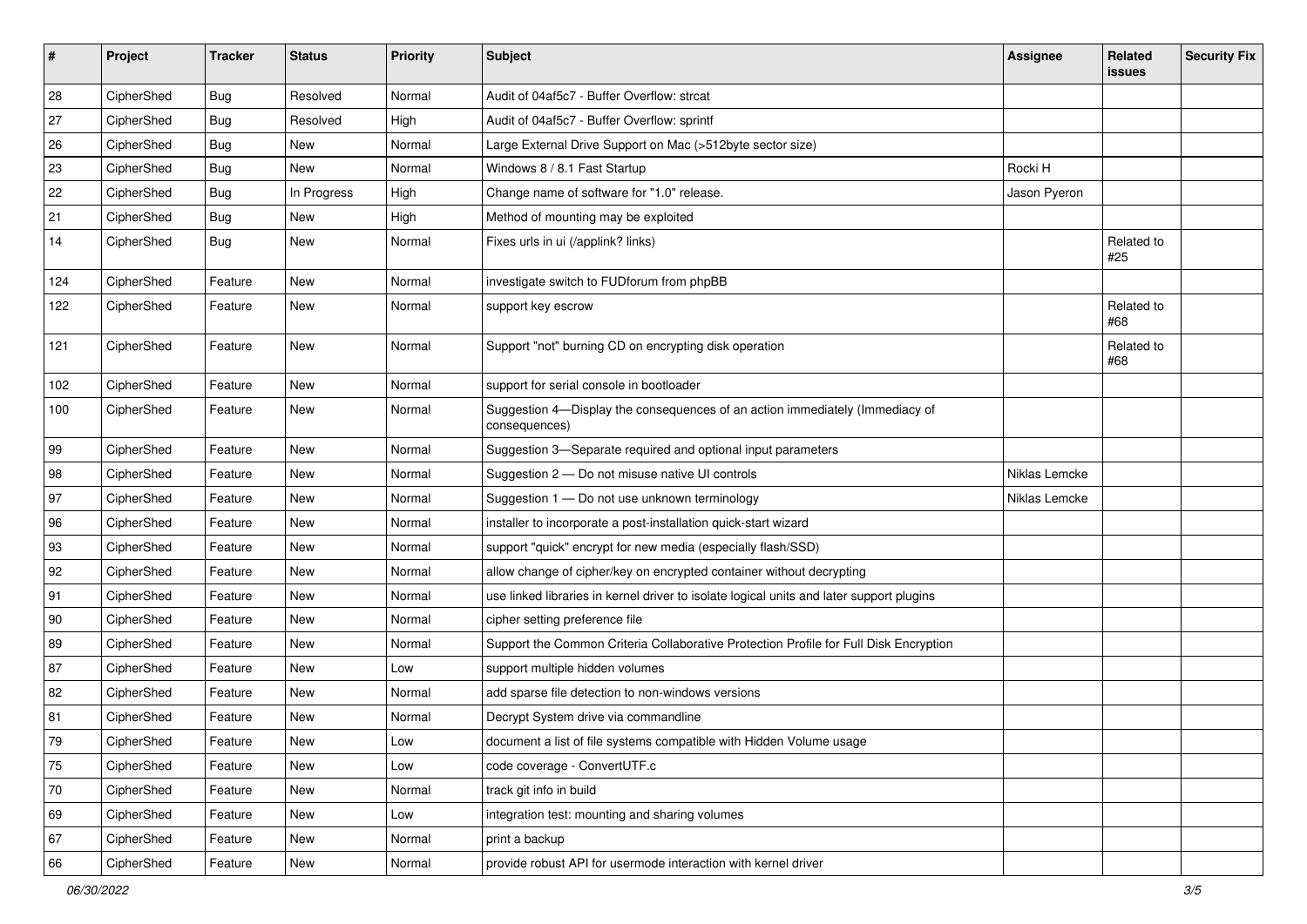| $\sharp$ | Project    | <b>Tracker</b> | <b>Status</b> | Priority | <b>Subject</b>                                                 | <b>Assignee</b>   | Related<br>issues   | <b>Security Fix</b> |
|----------|------------|----------------|---------------|----------|----------------------------------------------------------------|-------------------|---------------------|---------------------|
| 65       | CipherShed | Feature        | New           | Normal   | pure 64 bit version for windows                                |                   | Related to<br>#63   |                     |
| 62       | CipherShed | Feature        | New           | Normal   | Administrative Configuration for Enterprise IT                 |                   |                     |                     |
| 61       | CipherShed | Feature        | New           | Normal   | optionally support TPM                                         |                   |                     |                     |
| 60       | CipherShed | Feature        | New           | Normal   | Enhanced UX - shell extension for container management         |                   | Related to<br>#34   |                     |
| 58       | CipherShed | Feature        | New           | Low      | Tablet / Touch screen / non-keyboard boot support              |                   |                     |                     |
| 57       | CipherShed | Feature        | <b>New</b>    | Normal   | Skein support                                                  |                   |                     |                     |
| 54       | CipherShed | Feature        | New           | Low      | Self Destruct Password                                         |                   |                     |                     |
| 53       | CipherShed | Feature        | New           | Low      | Portable / non-admin volume browser                            |                   |                     |                     |
| 52       | CipherShed | Feature        | New           | Low      | recovery utility & tools                                       |                   | Related to<br>#59   |                     |
| 50       | CipherShed | Feature        | New           | Normal   | Linux FDE                                                      |                   | Related to<br>$\#5$ |                     |
| 36       | CipherShed | Feature        | <b>New</b>    | Normal   | support multiple actors to open an encrypted volume            |                   |                     |                     |
| 35       | CipherShed | Feature        | Resolved      | High     | use Doxygen                                                    |                   |                     |                     |
| 34       | CipherShed | Feature        | New           | Normal   | windows mount point support                                    |                   | Related to<br>#60   |                     |
| 33       | CipherShed | Feature        | New           | Normal   | windows comamnd line volume creation                           |                   |                     |                     |
| 32       | CipherShed | Feature        | New           | Normal   | truecrypt.ch ideas thread                                      |                   |                     |                     |
| 11       | CipherShed | Feature        | New           | Low      | Cipher set enablement                                          |                   |                     |                     |
| 10       | CipherShed | Feature        | New           | Low      | Two-factor Pre-boot-authentication with USB stick and Password |                   |                     |                     |
| 114      | CipherShed | Task           | New           | Normal   | Real, unified makefiles                                        | <b>Kyle Marek</b> |                     |                     |
| 106      | CipherShed | Task           | New           | Low      | Disable GitHub issue tracker                                   |                   |                     |                     |
| 103      | CipherShed | Task           | New           | Low      | <b>Const Correctness</b>                                       |                   |                     |                     |
| 64       | CipherShed | Task           | New           | Normal   | Rewrite or remove LongReverse in Common/Dlgcode.c              |                   |                     |                     |
| 25       | CipherShed | Task           | New           | Normal   | Broken applinks                                                |                   | Related to<br>#14   |                     |
| 24       | CipherShed | Task           | <b>New</b>    | Normal   | Add Windows 8 / Server 2012                                    | Rocki H           |                     |                     |
| 20       | CipherShed | Task           | New           | Normal   | Create dmg for os x                                            |                   |                     |                     |
| $19$     | CipherShed | Task           | New           | Normal   | Create pkgbuild for arch                                       |                   |                     |                     |
| $18\,$   | CipherShed | Task           | New           | Normal   | Create rpm packaging                                           |                   |                     |                     |
| 17       | CipherShed | Task           | New           | Normal   | Create debian packaging                                        |                   |                     |                     |
| 16       | CipherShed | Task           | New           | High     | Create list of all installed files / registry keys (Windows).  | Rocki H           | Related to<br>#2    |                     |